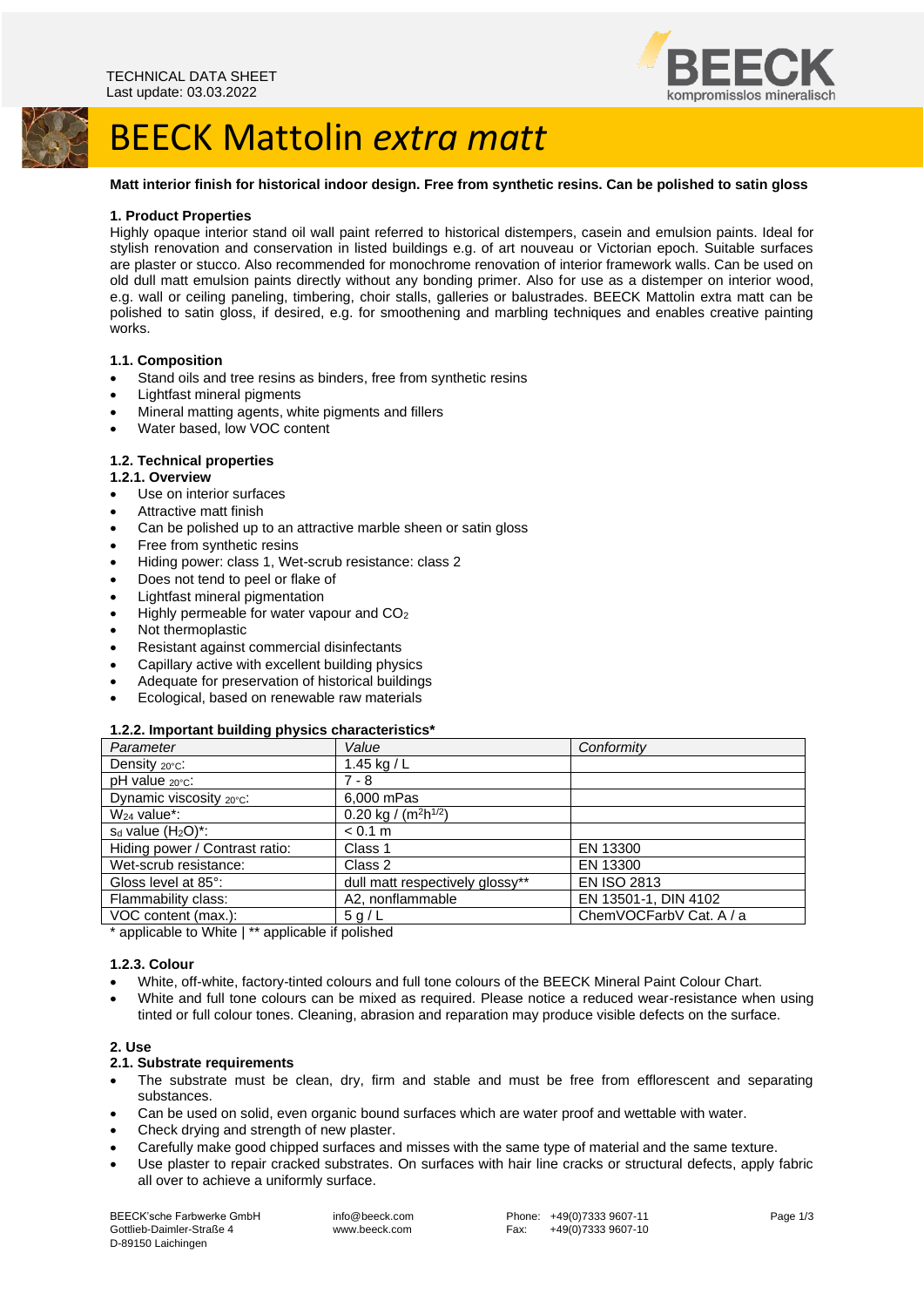

# BEECK Mattolin *extra matt*

- As a slurry base coat, stir 1 bag BEECK Quartz Filler P á 4 kg in 1 bucket BEECK Mattolin extra matt á 10 litre. Apply in a thin and uniformly coat. Top coat with BEECK Mattolin extra matt in the same colour, without addition of BEECK Quartz Filler P.
- On critical, smooth surfaces, prime if necessary with BEECK Gypsum Primer all over. Make samples.
- Ensure uniform substrates and careful application on high visual quality surfaces and in glancing light.
- BEECK Mattolin extra matt as a porous wall paint is less suitable for areas with splash water in plumbing units.
- In historical buildings with high humidity and dampness, mould and fungi may arise. Therefore, please use high alkaline BEECK Mineral paints for risky areas.

# **2.2. Brief information on the standard system**

- Apply two coats of BEECK Mattolin extra matt.
- If a satin gloss appearance is desired, subsequent sand and polish BEECK Mattolin extra matt.

#### **2.3. Substrate and preparatory treatment**

# • *Gypsum plaster, plaster stucco, Gypsum boards:*

Grind off any sinter skin beforehand. Ensure proper installation and required surface quality and evenness tolerances under the given on site and glancing light conditions (VOB/C and quality level 3 or 4, according to good practice guide No. 2 issued by the German gypsum industry association (Bundesverband der Gipsindustrie e.V.)). If using tinted coatings it is advisable to cover substrate with a non-woven wall covering. *Lime-cement plaster (PII), cement plaster (PIII):*

Examine plaster for drying and strength. Grind off sinter skin on solid plaster, or use BEECK Etching Fluid. *Calcium silicate masonry, brick:*

Clean, make good crumbling joints. Test for absorbency, moisture damage and efflorescence (salt edges!). Prime clinker or ceramic with BEECK Gypsum Primer if necessary.

• *Concrete:*

Thoroughly clean concrete with water and BEECK Formwork Oil Remover according to the factory specifications and rinse off with clean water. Test the wettability of the cleaned substrate by spraying on water. Prime with BEECK Gypsum Primer, or use filler or fabric all over alternatively, also to cover cavities.

- *Fabric, textured/embossed wallpapers, woodchip wallpaper, canvas, carton:*
- Only for alkali-proof, water-wettable fabric and paper. Ensure homogeneous bonding over whole surface. • *Old emulsion coatings:*

Make samples before applying on existing coatings because of risk of incompatibility (plasticisers, aniline dyers, alkalinity etc.). Clean strongly adherent coatings. Brush off highly chalking coatings. Sand glossy coatings until dull matt and degrease. Remove lacquers, latex and plasto elastic resin coatings completely. Use BEECK Stand oil paints to renovate existing oil paints in a stylish manner. Remove glue-bound distempers completely by washing. Use BEECK Mineral paints to refurbish existing lime or silicate coatings.

• *Wood, solid wood, wood-based materials:* Treat wooden surfaces as required. Prime absorbent, raw wood with BEECK Wood Primer. Always make samples before applying on critical surfaces (oak, tropic wood, wood-based materials), prime with BEECK Wood Primer. Sand or remove existing coatings as required. Remove peeling or defect coatings. Prime ferrous fittings with BEECK Corrosion Protection Primer and BEECK Undercoat if necessary. Polish BEECK Mattolin extra matt subsequent to improve wear resistance when used on mechanically stressed wooden surfaces.

- *Unsuitable substrates* are weak, efflorescent or highly alkaline substrates, e.g. air-lime plaster, plastic or clay.
- *Defective substrates* require a differentiated approach. Apply renovation plaster to damp, salt contaminated areas, basement walls and base areas. Further treatment with BEECK Mineral paints.

# **2.4. Application instructions**

#### **2.4.1. General information**

Check substrate suitability as required (see 2.1 and 2.3). Pay particular attention to the absorbency, strength and texture of the respective substrate. Try out on a test area before using on high quality and critical surfaces.

- Carefully cover surfaces which are not to be treated especially glass, ceramics, window sills, expansion joints, lacquer and anodic coatings – and protect them from splashes.
- Provide personal protective equipment.
- Only use containers from the same production batch to coat self-contained areas.
- Stir BEECK Mattolin extra matt thoroughly with a powered mixing paddle before use.
- Add water to make optimally coatable.
- Minimum application temperature: + 18°C. Ensure proper ventilation and room ambient temperature (min. + 18 °C) while drying. Drying time: at least 12 hours per coat.

BEECK'sche Farbwerke GmbH Gottlieb-Daimler-Straße 4 D-89150 Laichingen

info@beeck.com www.beeck.com